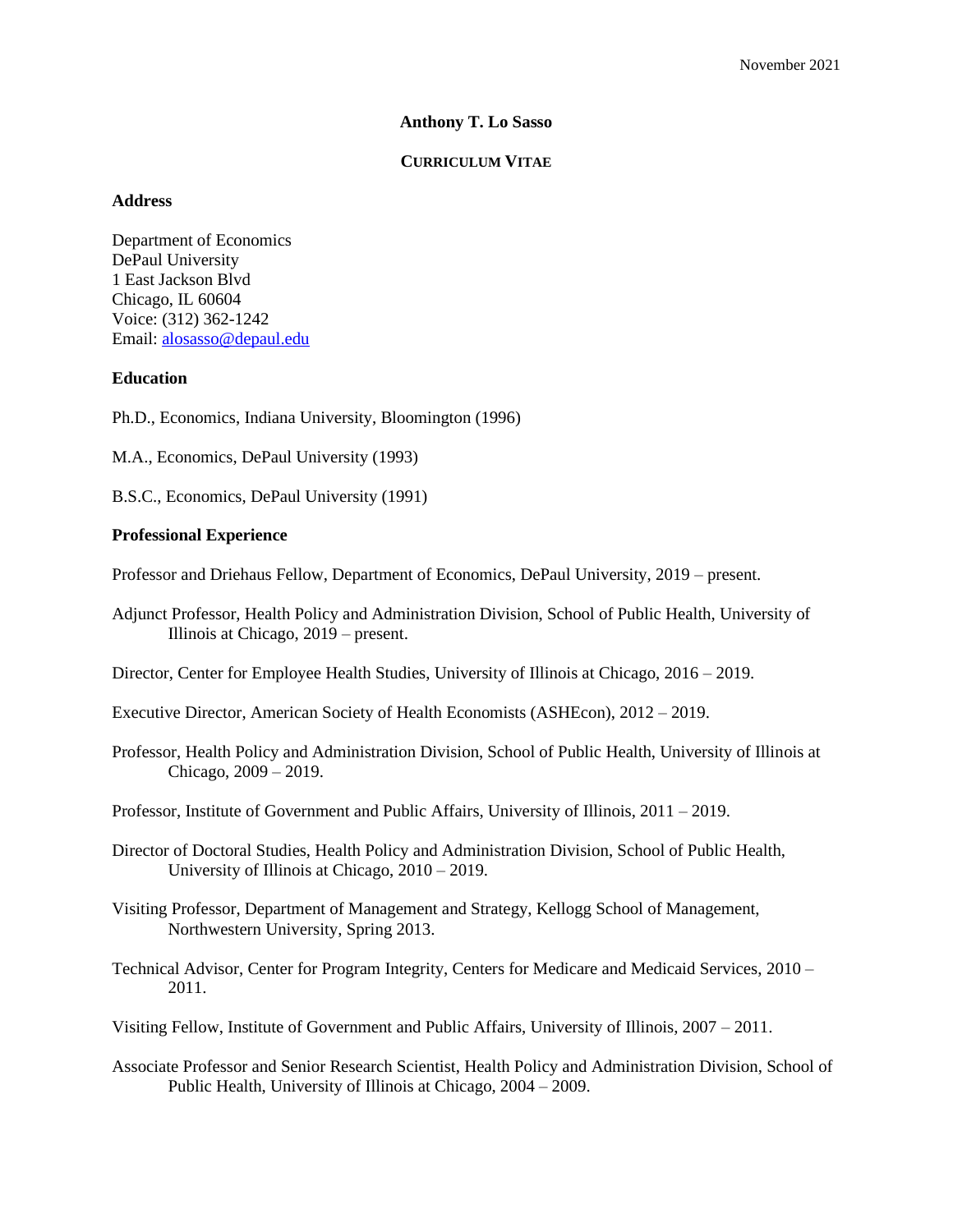Research Professor, Department of Economics, University of Illinois at Chicago, 2004 – 2019.

- Research Associate Professor, Institute for Policy Research, Northwestern University, 2002 2004.
- Lecturer, Department of Preventive Medicine, Northwestern University Medical School, 2000 2004.
- Research Associate Professor, Institute for Health Services Research and Policy Studies, Northwestern University, 2001 – 2002.
- Research Assistant Professor, Institute for Health Services Research and Policy Studies, Northwestern University, 1997 – 2001.
- Assistant Research Professor, Institute for Health, Health Care Policy, and Aging Research, Rutgers University, 1996 – 1997.

#### **Selected Funded Grant Support**

- "Occupational Regulations and the Labor Market for Healthcare Professionals," Charles Koch Foundation, February 1, 2020 – January 31,2021, Principal Investigator, \$35,000.
- "Selective Contracting and Provider Market Concentration: Implications for Patient Access and Well-Being," Health Care Service Corporation Affordability Cures Initiative, January 1, 2020 – December 31, 2022, Principal Investigator, \$561,024.
- "Eighth Tenth Annual Conferences of the American Society of Health Economists," Agency for Healthcare Research and Quality, June 7, 2019 – May 31, 2022, R13 HS027053-01, Principal Investigator, \$150,000.
- "Narrow Network Health Plans: Effects on Access, Cost, Quality, and Selection," Agency for Healthcare Research and Quality, July 9, 2016 – April 30, 2020, R01 HS024850-01, Principal Investigator, \$1,093,512.
- "Seventh Annual Conference of the American Society of Health Economists," Agency for Healthcare Research and Quality, June 1, 2018 – December 31, 2018, R13 HS026335, Principal Investigator, \$50,000.
- "Evaluation of the HEFA (Health for All) Project; Formation and Consolidation of Microred in Limpio Municipality, Central Department, Paraguay," The Korea International Cooperation Agency (KOICA)/Pan-American Health Organization (PAHO), May 5, 2017 – June 30, 2019. Principal Investigator, \$300,000.
- "Sixth Biennial Conference of the American Society of Health Economists" Agency for Healthcare Research and Quality, June 1, 2016 – December 31, 2016, R13 HS024780, Principal Investigator, \$30,000.
- "The Impact of Wellness Programs and Incentives on Preventive Services," National Institute of Child Health and Human Development, September 20, 2012 – June 30, 2016, R01 HD075118-01, co-Investigator (PI: Alison Cuellar), \$334,216 (subcontract from GMU).
- "Developing a New Method to Determine Out-of-Network Payments," FAIR Health, July 1, 2010 December 31, 2010, Principal Investigator (UIC), \$221,319 (subcontract from Syracuse University).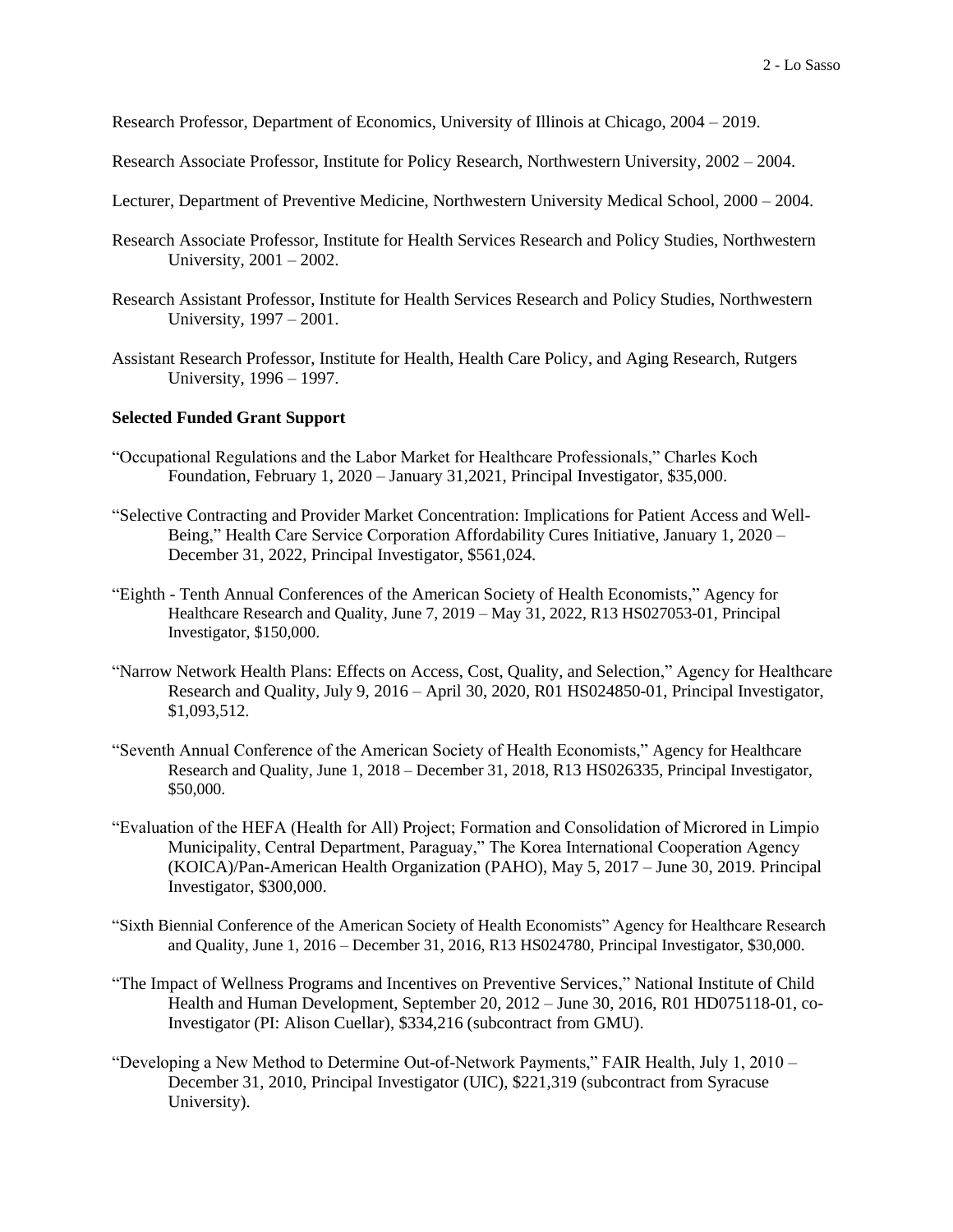- "The Safety Net, Medicaid, and Child Health Outcomes," National Institute of Child Health and Human Development, March 1, 2007 – February 28, 2011, R01 HD049580, Principal Investigator, \$785,946*.*
- "Youth Alcohol, Tobacco and Marijuana Use: Effects of Hours of Work and Wages," National Institute of Alcoholism and Alcohol Abuse, August 16, 2008 – August 15, 2010, R01 AA016628, Co-Principal Investigator (PI: Robert Kaestner), \$603,000.
- "Precursors and Impacts of Psychiatric Facility Closure," National Institute of Mental Health, December 15, 2006 – December 14, 2008, R01 MH074151, Co-Investigator (PI: Richard Lindrooth), \$117,746 (subcontract from Medical University of South Carolina).
- "The Effect of State Policies on the Market for Private Non-Group Health Insurance," Searle Fund, July 1, 2003 – July 31, 2005, Principal Investigator, \$90,000.
- "Immigrants and Employer-Provided Health Insurance," Robert Wood Johnson Foundation: Economic Research Initiative on the Uninsured, June 1, 2003 – June 30, 2005, Principal Investigator, \$100,000.
- "Workplace Mental Health Benefits & Selective Contracting," National Institute of Mental Health, October 1, 2001 – September 30, 2003, R01 MH62114, Principal Investigator, \$367,500.
- "The Safety Net and Employer-Provided Health Insurance," RWJ Foundation/HCFO Initiative, October 1, 2001 – September 30, 2003, Principal Investigator, \$310,511.
- "The Health Care 'Safety Net' and Crowding-Out of Employer-Provided Health Insurance," Searle Fund, July 1, 2001 – June 30, 2002, Principal Investigator, \$100,000.
- "Workplace Health Benefits and Employee Health," Agency for Healthcare Research and Quality, September 1, 2000 – August 31, 2005, K02 HS11294, Principal Investigator, \$363,211.
- "The Impact of Clinical Pathways for Rehabilitation Care," Agency for Health Care Policy and Research, September 1999 – August 2000, Co-Principal Investigator (PI: Deborah G. Dobrez), \$49,998.
- "The Sensitivity of Drug Abuse Treatment Demand to Copayment Levels," Robert Wood Johnson Foundation: Substance Abuse Policy Research Program, August 1999 – January 2001, Principal Investigator, \$99,990.
- "Hospital Reimbursement, Operating Margins and Survival," Agency for Health Care Policy and Research, October 1999 – September 2000, Co-Investigator (PI: Richard Lindrooth), \$133,000.
- "Labor Supply at Midlife and the Care of Elderly Parents," National Institute on Aging, August 1998 July 1999, R03 AG15525, Co-Principal Investigator (PI: Richard W. Johnson), \$49,984.
- "Two Aspects of Medicaid: Acute and Long-Term Care," Agency for Health Care Policy and Research (R36 dissertation grant), August 1995 – July 1996, Principal Investigator, \$20,000.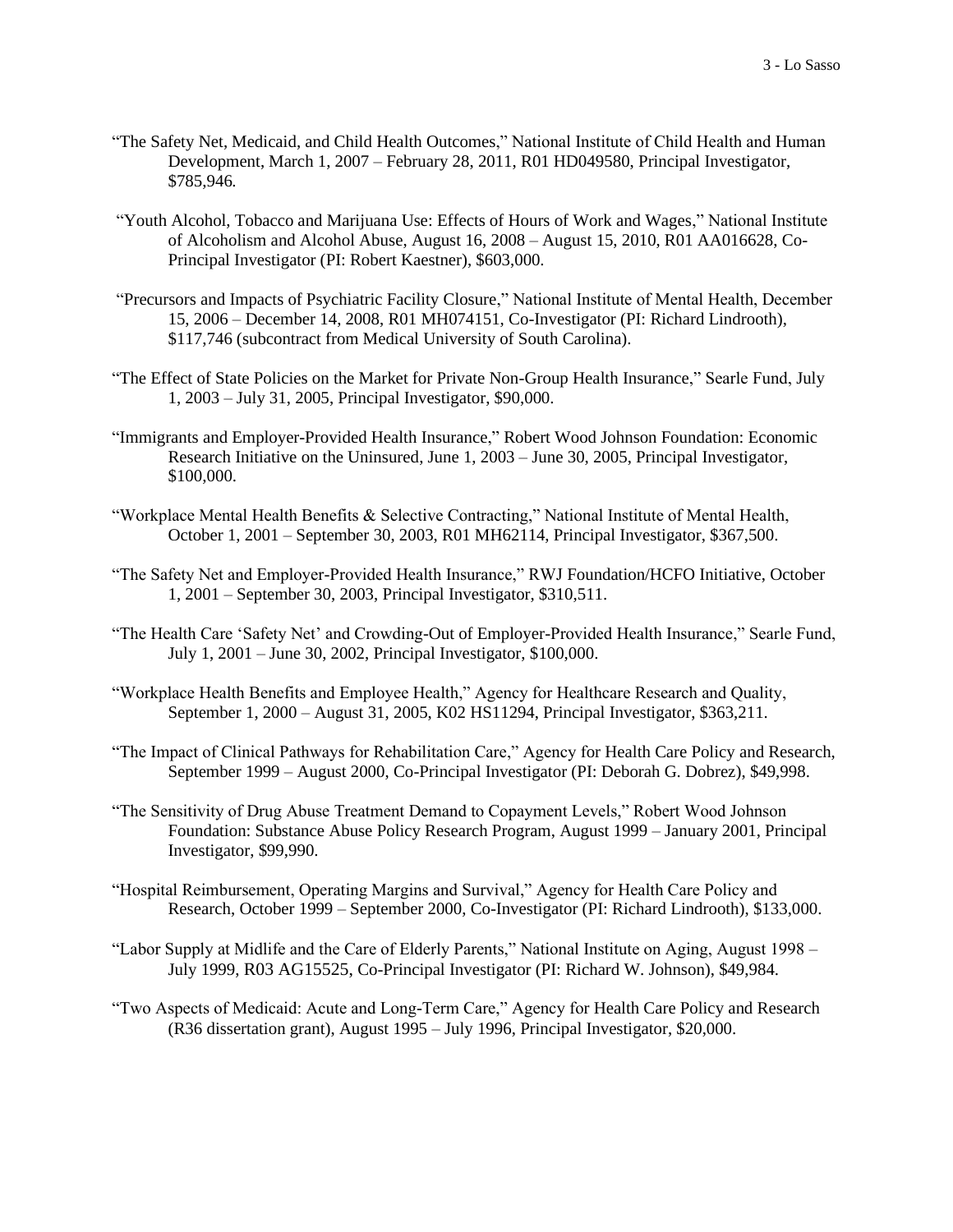### **Peer-Reviewed Publications in Economics**

- 1. Lo Sasso, Anthony T., "Regulating High-Skilled Immigration and the Market for Medical Residents," *Journal of Health Economics* 2021; 76.
- 2. Le, Thanh An Nguyen, and Anthony T. Lo Sasso, "Competition and Market Structure in the Dental Industry," *International Journal of Health Economics and Management* 2020;20(2): 201-214.
- 3. Lu Jinks, Lu, Thomas J. Kniesner, John Leeth, and Anthony T. Lo Sasso, "Opting Out of Workers' Compensation: Non-Subscription in Texas and Its Effects," *Journal of Risk and Uncertainty* 2020; 60(1): 53-76.
- 4. Schiman, Jeffrey C., Robert Kaestner, and Anthony T. Lo Sasso, "Infant Mortality and Adult Wellbeing: Evidence from Wartime Britain," *Labour Economics* October 2019; 60: 12-29.
- 5. Nguyen, Binh T., and Anthony T. Lo Sasso, "The Effect of Universal Health Insurance for Children in Vietnam," *Health Economics, Policy and Law* 2019; 14(3): 299-314.
- 6. Chen, Alice, Anthony T. Lo Sasso, Michael R. Richards, "Supply-Side Effects from Public Health Insurance Expansions: Evidence from Physician Labor Markets," *Health Economics* 2018; 27(4): 690-708.
- 7. Chen, Alice, Anthony T. Lo Sasso, and Michael R Richards, "Graduating into a Downturn: Are Physicians Recession Proof?" *Health Economics* 2018; 27(1): 223-235.
- 8. Atwood, Alicia, and Anthony T. Lo Sasso, "The Effect of Narrow Provider Networks on Health Care Use," *Journal of Health Economics* 2016;50:86-98.
- 9. Kaestner, Robert, and Anthony T. Lo Sasso, "Does Seeing the Doctor More Keep You Out of the Hospital?" *Journal of Health Economics* 2015;39: 259-272.
- 10. Chen, Song, Anthony T. Lo Sasso, Aneesh Nandam, "Who Funds Their Health Savings Account and Why?" *International Journal of Health Care Finance and Economics* 2013;13(3):219-232.
- 11. Kaestner, Robert, Anthony T. Lo Sasso, Callison, Kevin, Ben Yarnoff, "Youth Employment and Substance Use," *Social Science Research* 2013;42(1):169-185.
- 12. Helmchen, Lorens, and Anthony T. Lo Sasso, "How Sensitive is Physician Productivity to Alternative Compensation Schedules? Evidence From a Large Network of Primary Care Clinics," *Health Economics* 2010;19(11):1300-1317.
- 13. Lo Sasso, Anthony T., Lorens Helmchen, and Robert Kaestner, "The Effects of Consumer-Directed Health Plans on Health Care Spending," *The Journal of Risk and Insurance* 2010;77(1): 85-103.
- 14. Lo Sasso, Anthony T., and Ithai Z. Lurie, "Community Rating and the Market for Private Non-Group Health Insurance," *Journal of Public Economics* 2009;93(1-2): 264-279.
- 15. Buchmueller, Thomas C., Anthony T. Lo Sasso, and Kathleen Wong, "How Did SCHIP Affect the Insurance Coverage of Immigrant Children?" *The B.E. Journal of Economic Analysis & Policy* 2008;8(2-Advances), Article 3.<http://www.bepress.com/bejeap/vol8/iss2/art3>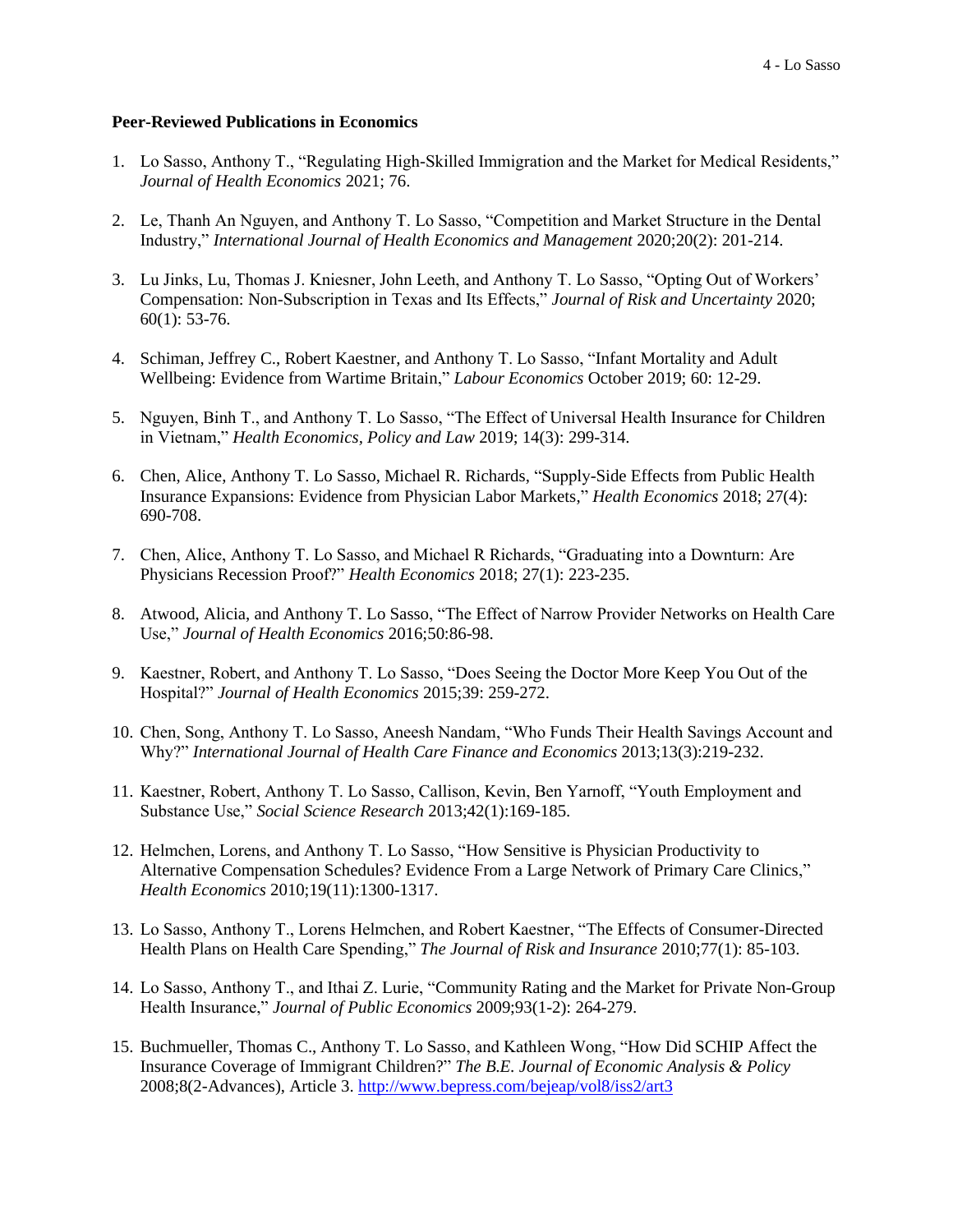- 16. Lindrooth, Richard C., Anthony T. Lo Sasso, and Ithai Z. Lurie, "The Effect of Distance to Provider on Employee Response to Changes in Mental Health Benefits," *Health Economics* 2006;15(10): 1133-1141.
- 17. Lo Sasso, Anthony T., and Thomas C. Buchmueller, "The Effect of the State Children's Health Insurance Program on Health Insurance Coverage," *Journal of Health Economics* 2004;23(5):1059- 1082.
- 18. Lindrooth, Richard C., Anthony T. Lo Sasso, and Gloria J. Bazzoli, "The Effect of Urban Hospital Closure on Markets," *Journal of Health Economics* September 2003;22(5):691-712.
- 19. Kniesner, Thomas J. and Anthony T. Lo Sasso, "Intergenerational Labor Market and Welfare Consequences of Poor Health," *Research in Labor Economics: Worker Wellbeing in a Changing Labor Market* 2001;20:1-34.
- 20. Freund, Deborah A., Thomas J. Kniesner, and Anthony T. Lo Sasso, "Dealing with the Common Econometric Problems of Count Data with Excess Zeros, Endogenous Treatment Effects, and Attrition Bias," *Economics Letters* 1999;62(1):7-12.

#### **Peer-Reviewed Publications in Health Policy**

- 21. Lee, Helen H., Luis Faundez, Kamyar Nasseh, and Anthony T. Lo Sasso, "Does Preventive Care Reduce Severe Pediatric Dental Caries?" *Preventing Chronic Disease* 2020;17: E136.
- 22. Lee, Helen H., Luis Chacon Faundez, Cassie Yarbrough, CW Lewis, Anthony T. Lo Sasso, "Patterns in Pediatric Dental Surgeries Under General Anesthesia Across Seven State Medicaid Programs," *JDR Clinical & Translational Research* 2020;5(4): 358-365.
- 23. Lee, Helen H, Luis Chacon Faundez, Anthony T. Lo Sasso, "A Cross-Sectional Analysis of Community Water Fluoridation and Prevalence of Pediatric Dental Surgery Among Medicaid Enrollees," *JAMA Network Open* 2020;3(8).
- 24. Lo Sasso, Anthony T., David Armstrong, Gaetano Forte, and Susan E. Gerber, "Differences In Starting Pay For Men And Women Physicians Persist; Explanations For The Gender Gap Remain Elusive" *Health Affairs* 2020; 39(2): 256-263.
- 25. Lee, Helen H., Nicholas M. Dalesio, Anthony T. Lo Sasso, and William C. Van Cleve. "Impact of Clinical Guidelines on Revisits After Ambulatory Pediatric Adenotonsillectomy," *Anesthesia & Analgesia* 2018; 127(2): 478-484.
- 26. Cuellar, Alison, Anthony LoSasso, Mona Shah, Alicia Atwood, Tanya Lewis-Walls, "Wellness Programs with Financial Incentives Through a Disparities Lens," *American Journal of Health Promotion* 2018; 32(2): 355-358.
- 27. Cuellar, Alison, Amelia M. Haviland, Seth Richards-Shubik, Anthony T. Lo Sasso, Alicia Atwood, Hilary Wolfendale, Mona Shah, and Kevin G. Volpp, "Boosting workplace wellness programs with financial incentives," *American Journal of Managed Care* 2017; 23(10): 604-610.
- 28. Le, Thanh An Nguyen, Anthony T. Lo Sasso, and Marko Vujicic, "The Gender Gap in Earnings Among Physicians, Dentists, and Lawyers Over 30 Years," *Journal of the American Dental Association* 2017;148(4): 257–262.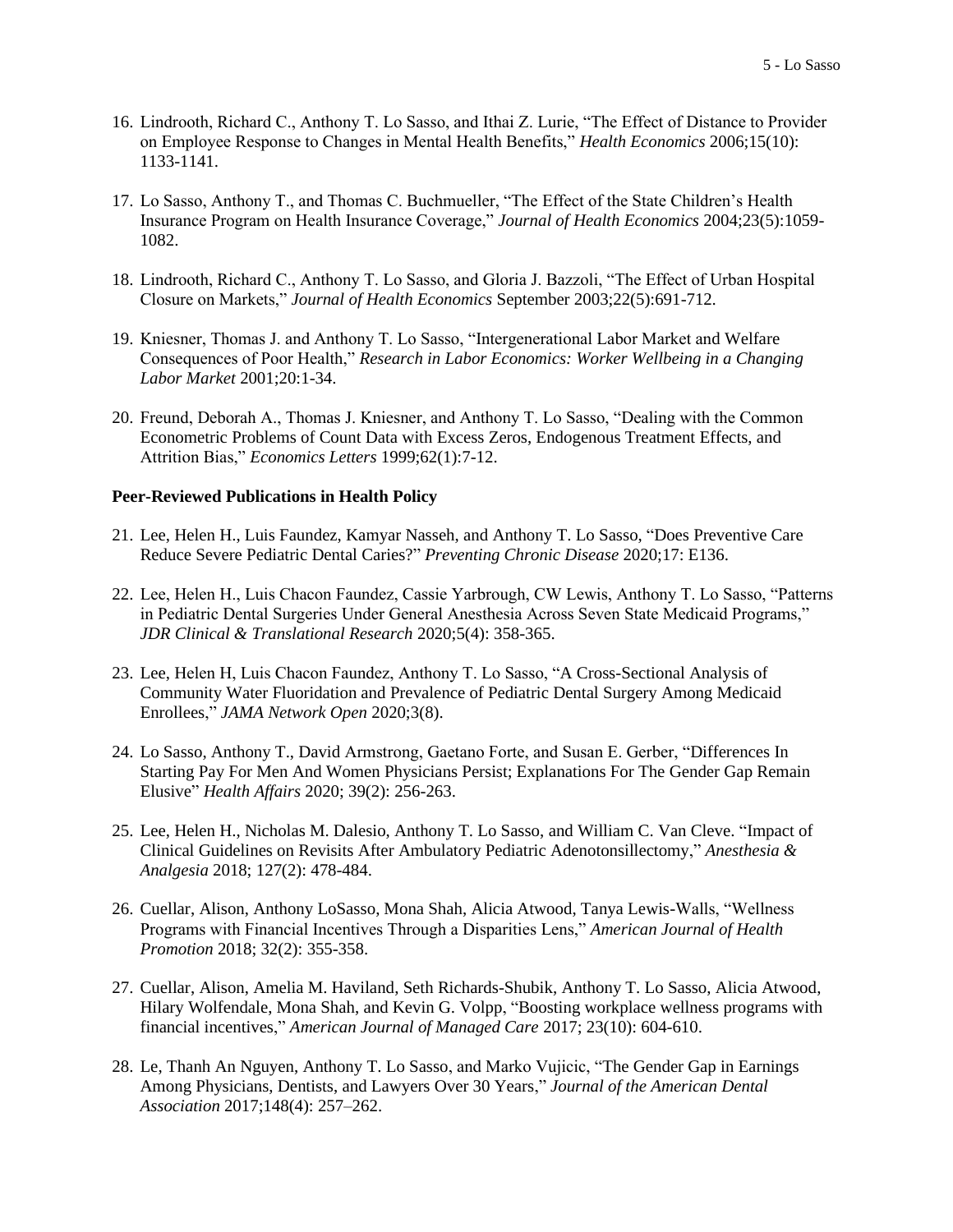- 29. Helmchen, Lorens A., David W. Brown, Ithai Z. Lurie, and Anthony T. Lo Sasso, "Health Savings Accounts: Growth Concentrated among High-Income Households and Large Employers," *Health Affairs* 2015;34:1594-1598.
- 30. Callahan, Sarah, Anthony LoSasso, Bradley Olson, Christopher Beasley, Stephanie Nisle, Kristina Campagna, and Leonard A. Jason, "Income generation in recovering heroin users: A comparative analysis of legal and illegal earnings," *Journal of Offender Rehabilitation* 2015;54(5):338-349.
- 31. Lo Sasso, Anthony T., Rebecca L. Starkel, Mathew N. Warren, Albert H. Guay, and Marko Vujicic, "Practice Setting and Dentists' Job Satisfaction," *Journal of the American Dental Association* 2015;146(8):600-609.
- 32. Maeda, Jared Lane K., and Anthony T. Lo Sasso, "The Relationship between Hospital Market Competition, Evidence-based Performance Measures, and Mortality for Chronic Heart Failure," *Inquiry* 2012;49(2):164-175.
- 33. Frueh BC, Grubaugh AL, Lo Sasso A, Jones W, Oldham JM, Lindrooth RC, "Key Stakeholders Perceptions Regarding Acute Care Psychiatry in Distressed Publicly Funded Mental Health Care Markets," *Bulletin of the Menninger Clinic* 2012;76(1):1-20.
- 34. Lo Sasso, Anthony T., Erik Byro, Leonard A. Jason, Joseph R. Ferrari, Bradley Olson, "Benefits and Costs Associated with Mutual-Help Community-Based Recovery Homes: The Oxford House Model," *Evaluation and Program Planning* 2012;35(1):47-53.
- 35. Maeda, Jared Lane K., and Anthony T. Lo Sasso, "Effect of Market Competition on Hospital Performance for Heart Failure," *American Journal of Managed Care* 2011;17(12): 816-822.
- 36. Hardie, Nancy A., Kelly Kyanko, Susan Busch, Anthony T. Lo Sasso, Regina A. Levin, "Health Literacy in a Consumer-Driven Health Plan," *Journal of Health Communication* 2011;16(Suppl 3):308-21.
- 37. Lo Sasso, Anthony T., Michael R. Richards, Chiu-Fang Chou, and Susan E. Gerber, "The \$16,819 Pay Gap For Newly Trained Physicians: The Unexplained Trend Of Men Earning More Than Women," *Health Affairs* 2011;30(2):193-201.
- 38. Hardie, Nancy A., Anthony T. Lo Sasso, Regina A. Levin, and Mona Shah, "Behavioral Healthcare Services between Health Savings Account Members and Traditional Health Plan Members," *The Journal of Mental Health Policy and Economics* 2010;13(4):159-165.
- 39. Lo Sasso, Anthony T., Monica Shah, and Bianca K. Frogner, "Health Savings Accounts and Health Care Spending," *Health Services Research* 2010; 45(4):1041-1060.
- 40. Lo Sasso, Anthony T., and Gayle R. Byck, "The Effect of Federally Qualified Health Center Grant Funding on Service and Uncompensated Care Provision," *Health Affairs* 2010;29(2): 289-296.
- 41. Rhee, YongJoo, Howard B. Degenholtz, Anthony T. Lo Sasso, and Linda L. Emanuel, "Estimating the Quantity and Economic Value of Family Caregiving For the Elderly in the Last Year of Life," *Journal of the American Geriatrics Society* 2009;57(9): 1654-1659.
- 42. Richards, Michael R., Chiu-Fang Chou, and Anthony T. Lo Sasso, "Importing Medicine: A Look at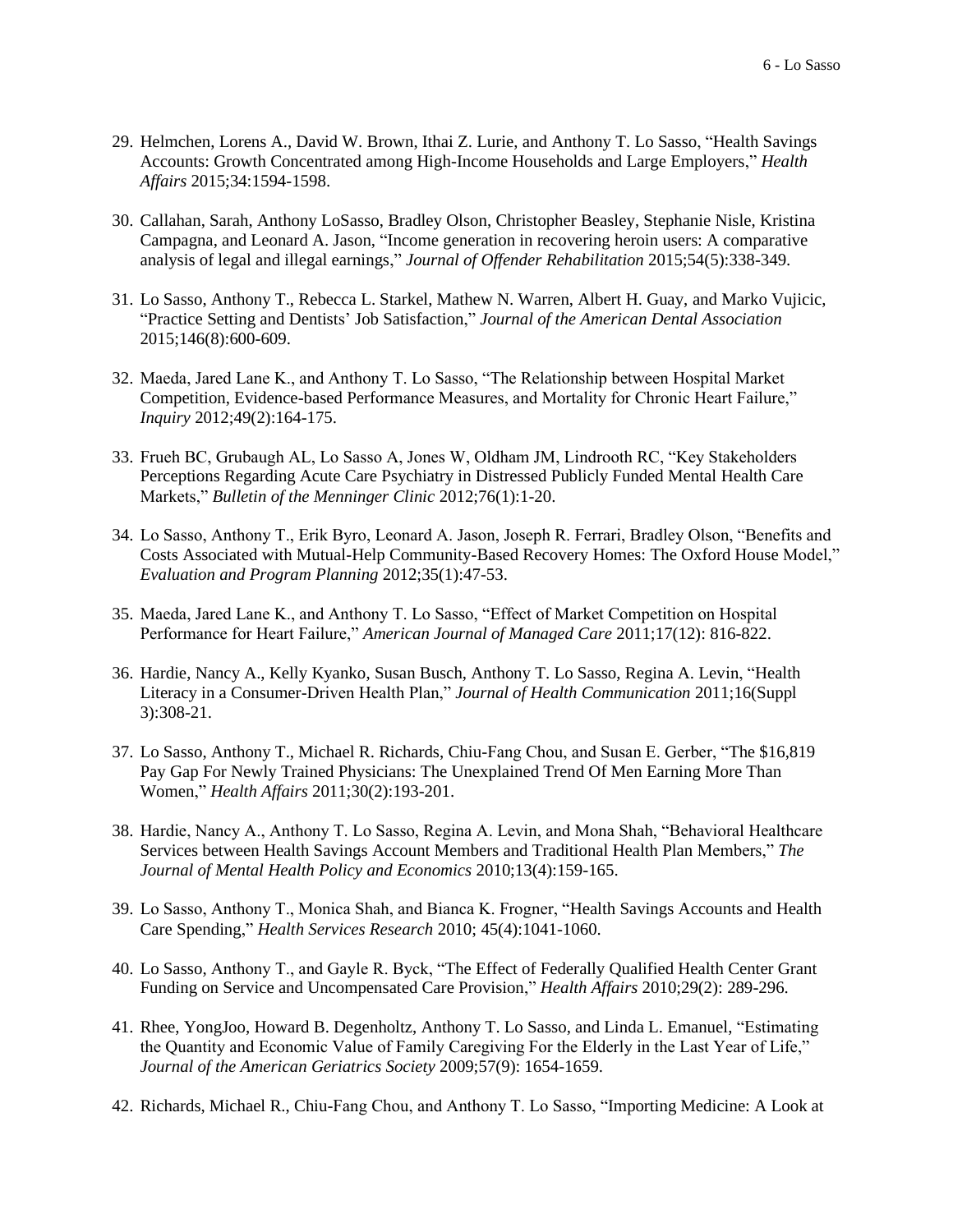International Medical Graduates' Residency and Fellowship Training in New York from 1998-2007," *Medical Care Research and Review* 2009;66(4): 472-485.

- 43. Chou, Chiu-Fang, and Anthony T. Lo Sasso, "Practice Location Choice by New Physicians: The Importance of Malpractice Premiums, Damage Caps, and Health Professional Shortage Area Designation," *Health Services Research* 2009;44(4):1271-1289.
- 44. Lo Sasso, Anthony T., and Dorian G. Seamster, "How Federal and State Policies Affected Hospital Uncompensated Care Provision in the 1990s," *Medical Care Research and Review* 2007;64(6): 731- 744.
- 45. Buchmueller, Thomas C., Anthony T. Lo Sasso, Ithai Z. Lurie, and Sarah Dolfin, "Immigrants and Employer-Provided Health Insurance," *Health Services Research* 2007;42(1):286-310.
- 46. Johnson, Richard W., and Anthony T. Lo Sasso, "The Impact of Elder Care on Women's Labor Supply at Midlife," *Inquiry* 2006;43(3):195–210.
- 47. Buchmueller, Thomas C., Richard W. Johnson, and Anthony T. Lo Sasso, "Employer Sponsored Retiree Health Benefits: Recent Trends in Employer Offer Rates, Generosity and Cost-Sharing," *Health Affairs* 2006;25(6):1507-1516.
- 48. Gerber, Susan E., and Anthony T. Lo Sasso, "The Evolving Gender Gap in General Obstetrics and Gynecology," *American Journal of Obstetrics and Gynecology* 2006;195(5):1427-1430.
- 49. Jason, Leonard A., Bradley D. Olson, Joseph R. Ferrari, and Anthony T. Lo Sasso, "Communal Housing Settings Enhance Substance Abuse Recovery," *American Journal of Public Health* 2006;96(10): 1727-1729.
- 50. Lo Sasso, Anthony T., Ithai Z. Lurie, Jhee Un Lee, and Richard C. Lindrooth, "The Effects of Expanded Mental Health Benefits on Treatment Costs," *The Journal of Mental Health Policy and Economics* 2006;9(1): 25-33.
- 51. Lo Sasso, Anthony T., Kathryn Rost, and Arne Beck, "Modeling the Impact of Enhanced Depression Treatment on Workplace Functioning and Costs: A Cost-Benefit Approach," *Medical Care* 2006;44(4):352-358.
- 52. Lo Sasso, Anthony T., Richard C. Lindrooth, Ithai Z. Lurie, and John S. Lyons, "Expanded Mental Health Benefits and Outpatient Depression Treatment Intensity," *Medical Care* 2006;44(4):366-372.
- 53. Lindrooth, Richard C., Anthony T. Lo Sasso, and Ithai Z. Lurie, "The Effects of Expanded Mental Health Benefits on Treatment Initiation and Specialist Utilization," *Health Services Research* 2005;40: 1092-1107.
- 54. Rost, Kathryn, Jeffrey M. Pyne, L. Miriam Dickinson, and Anthony T. Lo Sasso, "The Cost Effectiveness of Enhancing Primary Care Depression Management on an Ongoing Basis," *Annals of Family Medicine* 2005;3(1):7-14.
- 55. Boni-Saenz, Alexander A., David Dranove, Linda Emanuel, and Anthony T. Lo Sasso, "The Price of Palliative Care: Towards a Complete Accounting of Costs and Benefits" *Clinics in Geriatric Medicine* 2005;21:147-163.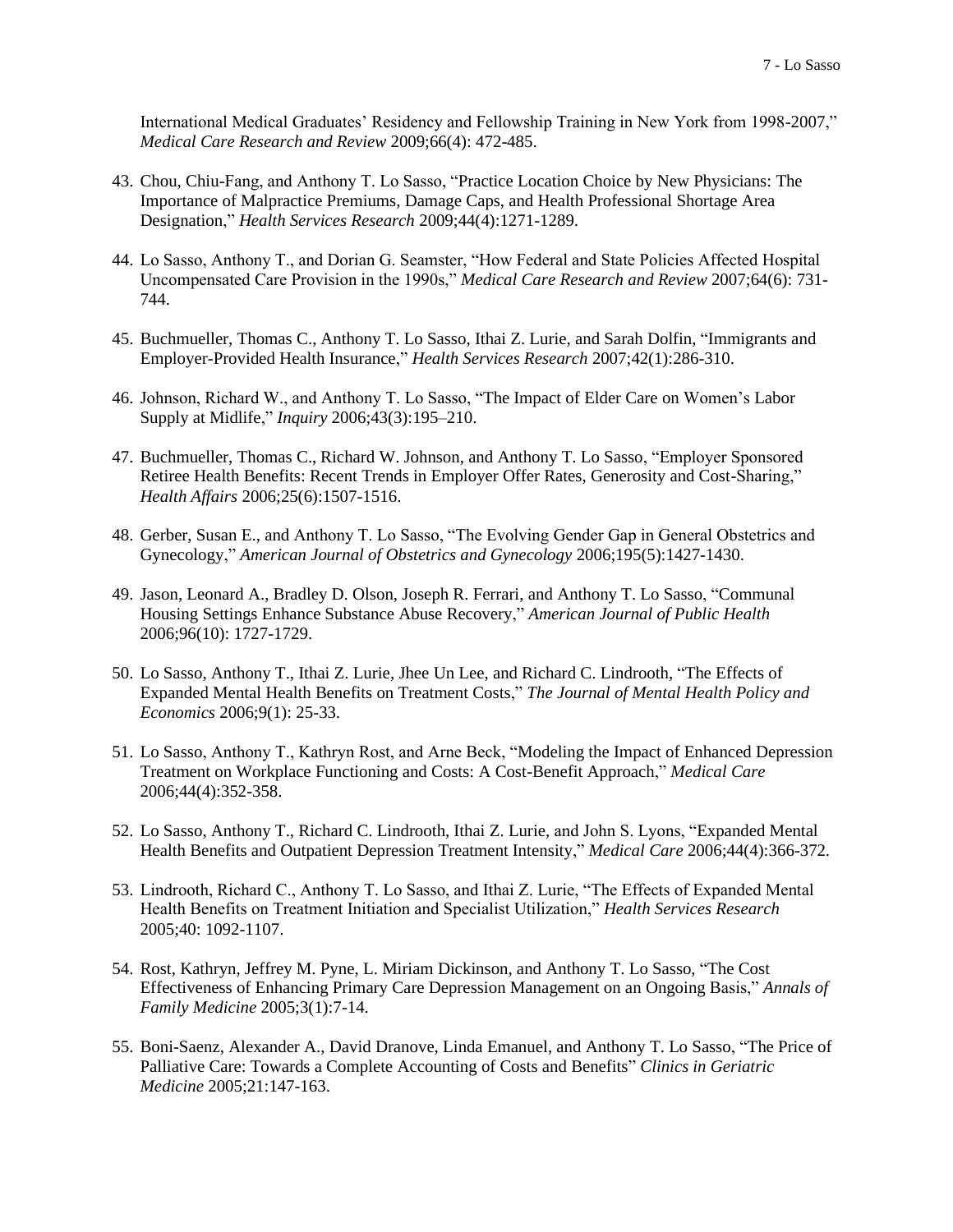- 56. Dobrez, Deborah G., Anthony T. Lo Sasso, Allen Heinemann, "The Effects of Prospective Payment on Rehabilitative Care," *Archives of Physical Medicine and Rehabilitation* 2004;85:1909-1914.
- 57. Lo Sasso, Anthony T., Thomas Rice, Jon Gabel, and Heidi Whitmore, "Tales from the New Frontier: Pioneers' Experiences with Consumer-Driven Health Care," *Health Services Research* August 2004;39(4, part 2):1071-1089.
- 58. Gabel, Jon R., Heidi Whitmore, Thomas Rice, and Anthony T. Lo Sasso, "Employers' Contradictory Views on Consumer Driven Health Care: Results from a National Survey," *Health Affairs*, April 21, 2004 [https://www.healthaffairs.org/doi/10.1377/hlthaff.W4.210.](https://www.healthaffairs.org/doi/10.1377/hlthaff.W4.210)
- 59. Lo Sasso, Anthony T., and John S. Lyons, "The Sensitivity of Substance Abuse Treatment Intensity to Copayment Levels," *Journal of Behavioral Health Services & Research* January/March 2004;31(1):50-65.
- 60. Gabel, Jon, Anthony T. Lo Sasso, and Thomas Rice, "Consumer-Choice Plans: Are They More Than Talk Now?" *Health Affairs*, November 20, 2002 [http://content.healthaffairs.org/cgi/content/abstract/hlthaff.w2.395v1.](http://content.healthaffairs.org/cgi/content/abstract/hlthaff.w2.395v1)
- 61. Lo Sasso, Anthony T., and Richard W. Johnson, "Does Informal Care Reduce Nursing Home Admissions For The Frail Elderly?" *Inquiry* Fall 2002;39(3):279-297.
- 62. Lo Sasso, Anthony T., and John S. Lyons, "The Effect of Copayments on Substance Use Treatment Expenditures and Treatment Reoccurrence," *Psychiatric Services* December 2002;53(12):1605-1611.
- 63. Sheffield, Reinée E.**,** Anthony T. Lo Sasso, Christopher H. Young, and Karen Way, "Selective Serotonin Reuptake Inhibitor Usage Patterns as Risk Factors for Hospitalization," *Administration and Policy in Mental Health* November 2002; 30(2):121-139.
- 64. Bazzoli, Gloria J., Anthony T. Lo Sasso, Richard Arnould, and Madeleine Shalowitz, "Hospital Reorganization and Restructuring Achieved Through Merger," *Health Care Management Review* Winter 2002;27(1):7-20.
- 65. Dobrez, Deborah G., Anthony T. Lo Sasso, Jane Holl, Madeleine Shalowitz, Scott Leon, and Peter P. Budetti, "Estimating the Cost of Developmental and Behavioral Screening of Preschool Children in General Pediatric Practice," *Pediatrics* October 2001;108(4):913-922.
- 66. Tai-Seale, Ming, Anthony T. Lo Sasso, Deborah A. Freund, and Susan E. Gerber, "Long Term Effects of Medicaid Managed Care on Obstetric Care in California," *Health Services Research* August 2001;36(4):751-771.
- 67. Zuckerman, Stephen, Gloria J. Bazzoli, Amy Davidoff, and Anthony T. Lo Sasso, "How Did Safety Net Hospitals Cope in the 1990s," *Health Affairs* July/August 2001;20(4):159-168.
- 68. Tai-Seale, Ming, Deborah A. Freund, and Anthony T. Lo Sasso, "Racial Disparities in Service Use among Medicaid Beneficiaries after Mandatory Enrollment in Managed Care: A Difference-in-Differences Approach," *Inquiry* Spring 2001;38(1):49-59.
- 69. Johnson, Richard W., and Anthony T. Lo Sasso, "Balancing Retirement Security with the Needs of Frail Parents: Caregiving, Financial Transfers, and Work by Women at Midlife," *North American Actuarial Journal* January 2001;5(1):104-108.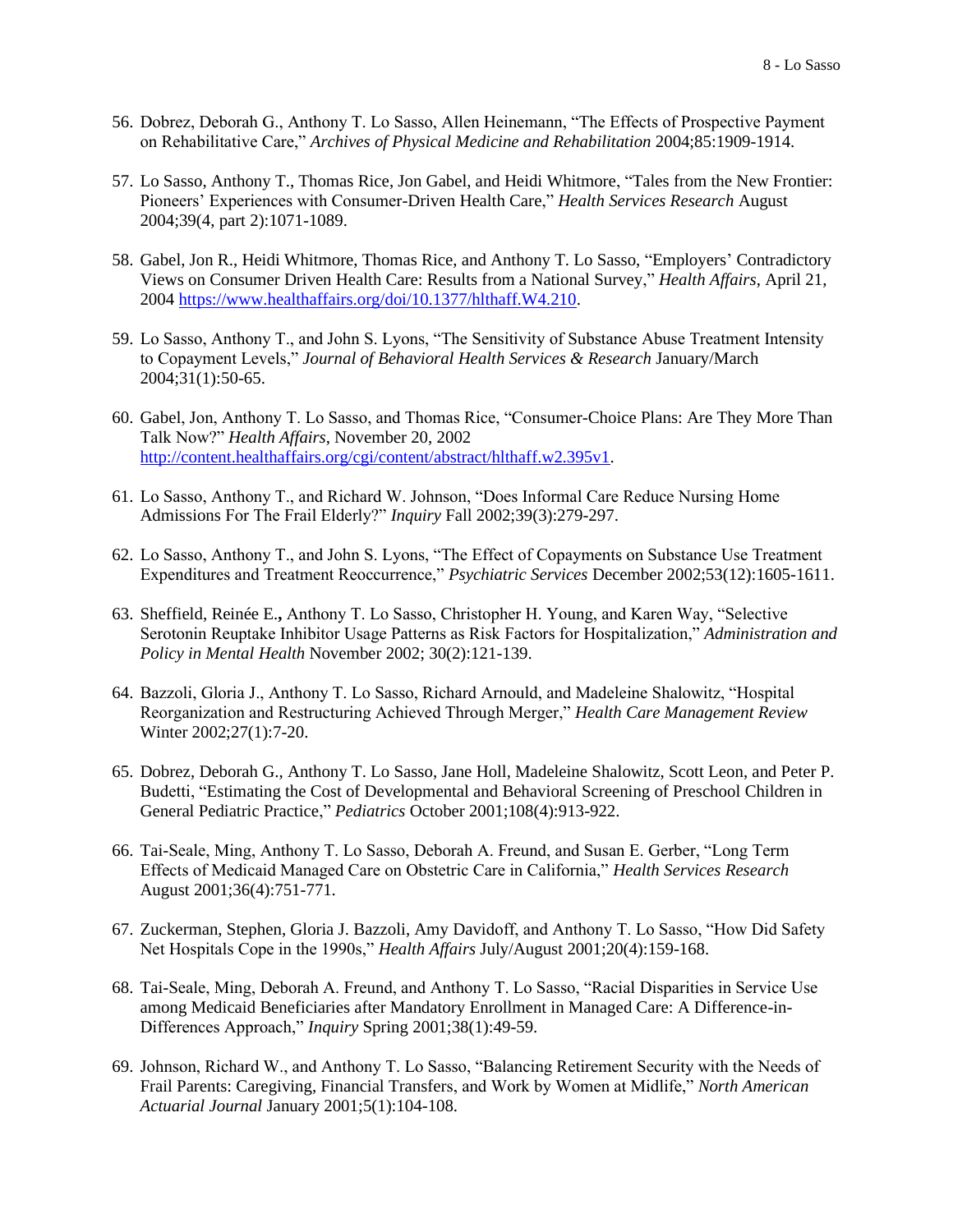- 70. Davidoff, Amy, Anthony T. Lo Sasso, Gloria J. Bazzoli, and Stephen Zuckerman, "Impact of State Policy on Provision of Hospital Uncompensated Care, 1990-1995," *Inquiry* Fall 2000;37(3):253-267.
- 71. Lo Sasso, Anthony T., and Deborah A. Freund, "A Longitudinal Evaluation of the Effect of Medi-Cal Managed Care on Supplemental Security Income and Aid to Families with Dependent Children Enrollees in Two California Counties," *Medical Care* 2000;38(9):937-947.
- 72. Lo Sasso, Anthony T., Linda Perloff, Jill Schield, James J. Murphy, James D. Mortimer, and Peter P. Budetti, "Beyond Cost: 'Responsible Purchasing' of Managed Care by Employers," *Health Affairs*, 1999;18(6):212-223.
- 73. Feinglass, Joe, Jacqueline L. Brown, Anthony T. Lo Sasso, Min-Woong Sohn, Larry M. Manheim, Sanjiv J. Shah, and William H. Pearce, "Rates of Lower Extremity Amputation and Arterial Reconstruction in the United States, 1983-1994," *American Journal of Public Health* 1999;89(8):1222-1227.
- 74. Crystal, Stephen, Anthony T. Lo Sasso, and Usha Sambamoorthi, "Incidence and Duration of Inpatient Hospitalizations Among Persons with AIDS: An Event History Approach," *Health Services Research* 1999;33(6):1611-1638.
- 75. Lo Sasso, Anthony T., Norma I. Gavin, and Deborah A. Freund, "Children's Preventive Care Use Under Two Mature Medicaid Managed Care Plans in California," *Health Care Financing Review* 1998;19(4):69-83.

### **Book Chapters**

- 76. Lo Sasso, Anthony T., and Leonard A. Jason, "Economic Cost Analysis for Community-Based Interventions," in Leonard A. Jason and David S. Glenwick eds., *Methodological Approach to Community-Based Research*, APA Books, 2012.
- 77. Johnson, Richard W., and Anthony T. Lo Sasso, "Family Support of the Elderly and Female Labor Supply: Tradeoffs Among Caregiving, Financial Transfers, and Work," in Sarah Harper, ed., *The Family in an Ageing Society*, Oxford University Press, 2004, 114-142.
- 78. Lo Sasso, Anthony T., Richard C. Lindrooth, and Ithai Z. Lurie, "The Role of Gender in a Company-Wide Effort to Expand and Destigmatize Mental Health Treatment," in Dave E. Marcotte and Virginia Wilcox-Gök eds., *Research in Human Capital and Development Volume 15: The Economics of Gender and Mental Illness*, Elsevier Science Press, 2004.

### **Edited Volumes**

79. Helmchen, Lorens A., Robert Kaestner, and Anthony T. Lo Sasso, Editors, "Beyond Health Insurance: Public Policy to Improve Health," *Advances in Health Economics and Health Services Research Volume 19*, 2008, Emerald Group Publishing.

### **Working Papers**

Marcus Dillender, Anthony Lo Sasso, Brian Phelan, Michael Richards, "Occupational Licensing and the Health Care Labor Market," November 2021.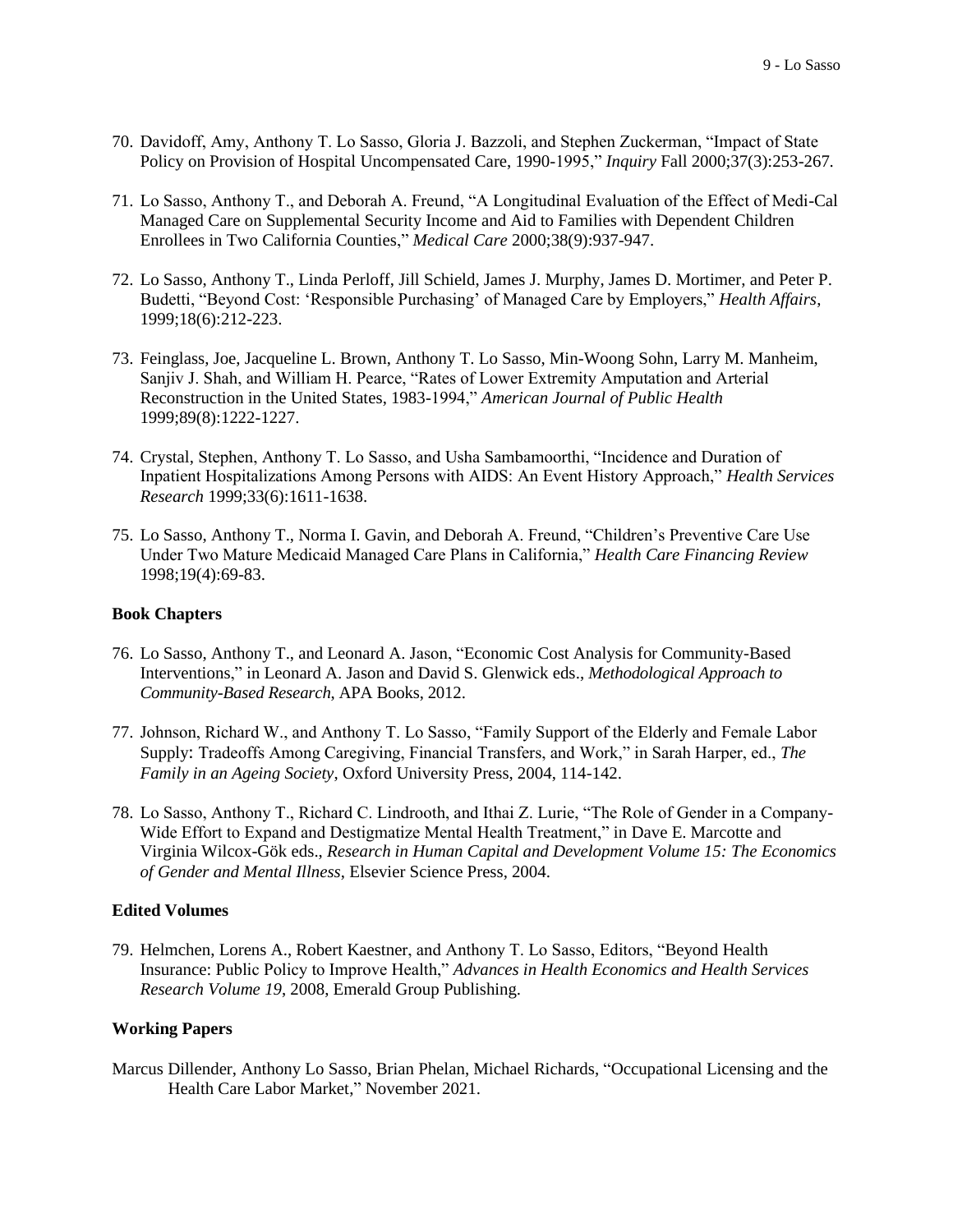- Dillender, Marcus, Lu Jinks, and Anthony T. Lo Sasso, "When (and Why) Providers Do Not Respond to Reimbursement Rates," October 2021
- Fleitas, Sebastian, Caitlyn Fleming, Gautam Gowrisankaran, and Anthony T. Lo Sasso, "Supply Side Controls in Health Insurance: Network Breadth, Gatekeeping, and Pricing," under review, October 2021.
- Fleitas, Sebastian, Gautam Gowrisankaran, and Anthony T. Lo Sasso, "Incumbent Regulation and Adverse Selection: You Can Keep Your Health Plan, But at What Cost?" conditionally accepted at *Journal of Public Economics*, September 2021.
- Fleitas, Sebastian, Caitlyn Fleming, Gautam Gowrisankaran, and Anthony T. Lo Sasso, "Selection, Subsidies, and Welfare in Health Insurance: Employer Sponsored Health Insurance Versus the ACA Marketplaces," July 2021.
- Fleitas, Sebastian, Gautam Gowrisankaran, and Anthony T. Lo Sasso, "Reclassification Risk in the Small Group Health Insurance Market," revision requested at *Review of Economics and Statistics*, April 2021, and NBER Working Paper No. 24663.
- Binh Nguyen, Binh, Qinli Ma, Eric Bailly, Anthony Lo Sasso, Winnie Chi, "Racial and Ethnic Disparities in Access to Behavioral Health Services Among Medicaid Enrollees during the COVID Pandemic: Did Telehealth Level the Playing Field?" April 2021.
- Ko, Hansoo, and Anthony T. Lo Sasso, "The interaction of access to care and quality of primary care in medication adherence among persons with chronic conditions: A community survey in Paraguay," under review, September 2019.
- Ko, Hansoo, and Anthony T. Lo Sasso, "Medicaid per diem rate, profitability, and staffing outcomes of nursing homes in Illinois," September 2019.
- Nguyen, Binh T., and Anthony T. Lo Sasso, "Informal Payments in Health Care: Evidence from Vietnam," July 2019.
- Lo Sasso, Anthony T., Tamara Konetzka, and Coady Wing, "Nursing Home Bed Flows: Evidence From the Ohio Bed Exchange," April 2019.
- Lo Sasso, Anthony T., and Bruce D. Meyer, "The Health Care Safety Net and Crowd-Out of Private Health Insurance," NBER Working Paper No. 11977, January 2006.

# **Selected Presentations**

- June 2021, Online, "Incumbent Regulation and Adverse Selection: You Can Keep Your Health Plan, But at What Cost?" ASHEcon Annual Meeting.
- July 2019, Basel Switzerland, "Selection, Subsidies, and Welfare in Health Insurance: Employer Sponsored Health Insurance Versus the ACA Marketplaces," International Health Economics Association Biennial Meeting.
- June 2019, Washington DC, "Opting Out of Workers' Compensation: Non-Subscription in Texas and Its Effects," ASHEcon Annual Meeting.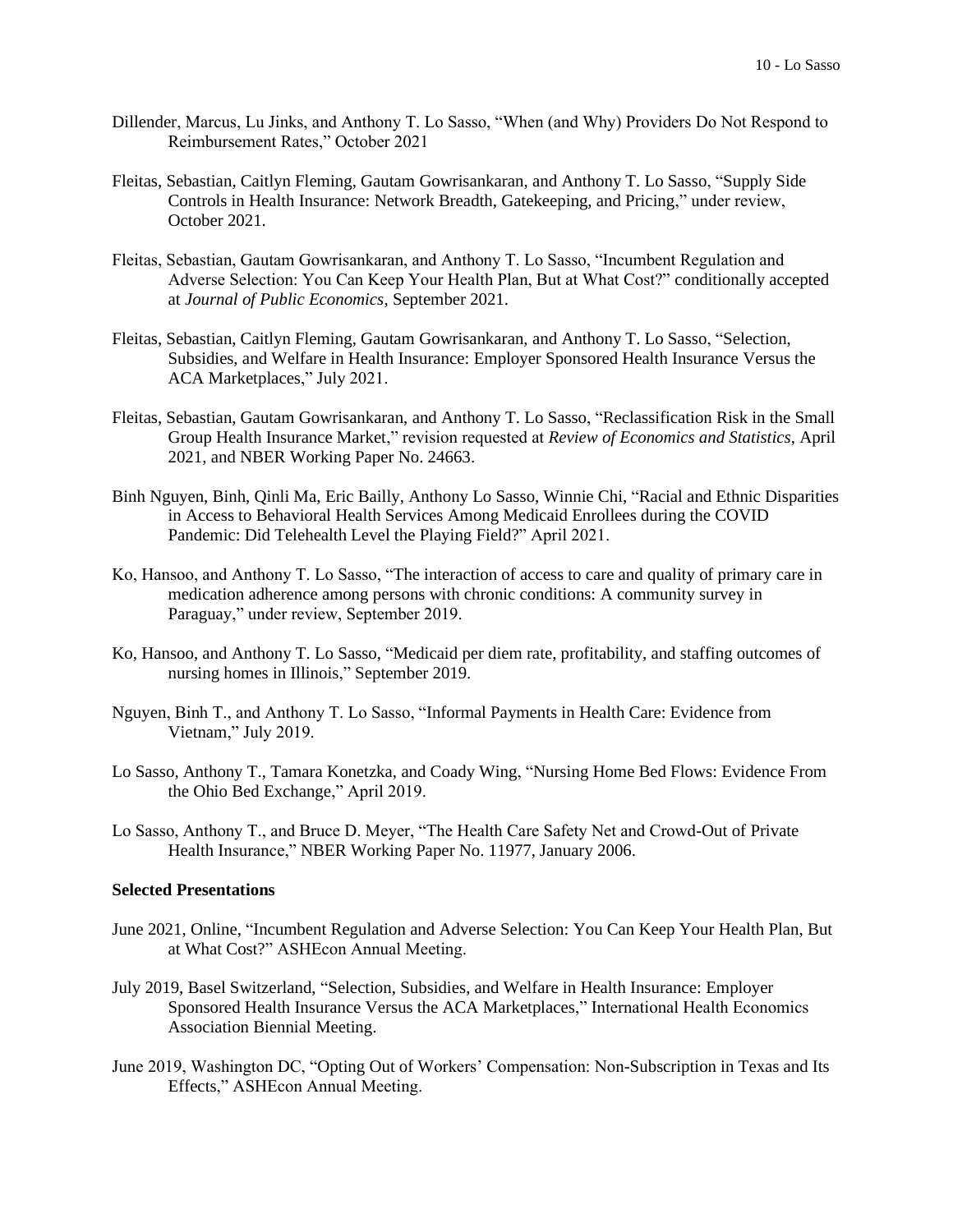- June 2019, Washington DC, "Competition and Market Structure in the Dental Industry," ASHEcon Annual Meeting.
- November 2018, Washington DC, "Central Planning and Market Based Reforms: Evidence From Ohio's Long-Term Care Market," APPAM Annual Meeting.
- July 2018, Bergamo, Italy, "Early-Life Health Shocks and Adult Wellbeing: Evidence from Wartime Britain," Health Econometrics Workshop.
- July 2017, Oxford, UK, "Reclassification Risk in the Small Group Health Insurance Market," American– European Health Economics Study Group (invited keynote speaker).
- July 2015, Milan, Italy, "The Effect of Narrow Provider Networks on Health Care Use," International Health Economics Association Biennial Meeting.
- May 2015, Evanston IL, "The Effect of Narrow Provider Networks on Health Care Use," Kellogg School of Management, Fourth Annual Healthcare Markets Conference.
- April 2015, Iowa City, IA, "The Effect of Narrow Provider Networks on Health Care Use," Midwest Health Economics Conference.
- July 2013, Sydney, Australia, "Does Seeing the Doctor More Keep You Out of the Hospital?" International Health Economics Association Biennial Meeting.
- January 2013, San Diego, "Does Seeing the Doctor More Keep You Out of the Hospital?" American Economic Association Annual Meeting.
- January 2013, San Diego, "Who Funds Their Health Savings Accounts and Why?" American Economic Association Annual Meeting.
- June 2012, Minneapolis, MN, "Does Seeing the Doctor More Keep You Out of the Hospital?" ASHEcon Biennial Meeting.
- June 2010, Boston MA, "Health Savings Accounts and Health Care Spending," AcademyHealth Annual Research Meeting.
- June 2010, Ithaca NY, "Health Savings Accounts and Health Care Spending," ASHEcon Biennial Meeting.
- June 2010, Denver CO, "Youth Employment and Substance Use," Society for Prevention Research.
- June 2009, Chicago IL, "The Effects of Consumer-Driven Health Plans on Health Care Spending," AcademyHealth Annual Research Meeting.
- October 2008, Birmingham AL, "The Effects of Consumer-Directed Health Plans on Utilization and Cost of Care," Southeastern Health Economics Study Group Meeting (with L. Helmchen).
- August 2008, Boston MA, "Key Considerations for Cost Benefit Analyses of Community-Based Interventions," American Psychological Association (with L. Jason).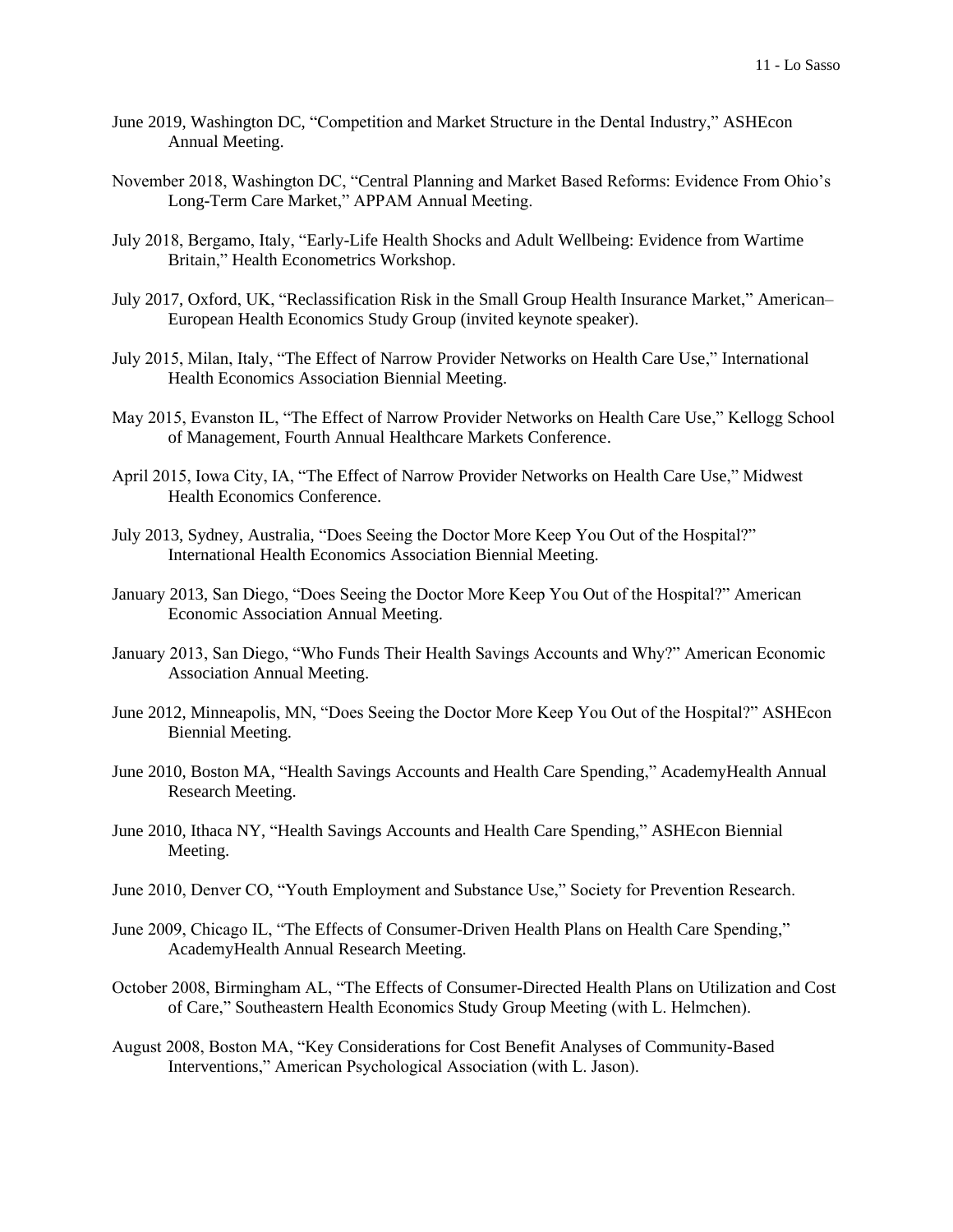- June 2008, Durham NC, "The Effects of Consumer-Directed Health Plans on Utilization and Cost of Care," American Society of Health Economists Biennial Meeting (with L. Helmchen).
- June 2008, Durham NC, "Causes and Correlates of Psychiatric Hospital Closure," American Society of Health Economists Biennial Meeting (with R. Lindrooth).
- June 2008, Washington DC, "The Effect of Federally Qualified Health Center Grant Funding on Service and Uncompensated Care Provision," AcademyHealth Annual Research Meeting (with G. Byck).
- January 2008, New Orleans LA, "The Effects of Consumer-Directed Health Plans on Utilization and Cost of Care," American Economic Association Annual Meeting (with L. Helmchen and W. Manning).
- June 2007, Orlando FL, "The Effects of Consumer-Directed Health Plans on Utilization and Cost of Care," AcademyHealth Annual Research Meeting (with L. Helmchen and W. Manning).
- November 2006, Madison WI, "How Did SCHIP Affect the Insurance Coverage of Immigrant Children?" APPAM Annual Meeting (with T. Buchmueller and K. Wong).
- June 2006, Seattle WA, "How Did SCHIP Affect the Insurance Coverage of Immigrant Children?" AcademyHealth Annual Research Meeting (with T. Buchmueller and K. Wong).
- June 2006, Madison WI, "The Effects of Expanded Mental Health Benefits on Treatment Costs," American Society of Health Economists Biennial Meeting (with I. Lurie, J. Lee, R. Lindrooth).
- March 2006, Charleston, SC, "The Health Care Safety Net and Crowd-Out of Private Health Insurance," Annual Health Economics Conference (with B. Meyer).
- February 2006, Washington DC, "Roundtable Discussion on State Health Policy," State Coverage Initiative Annual Meeting.
- August 2005, Nashville, TN, "The Health Care Safety Net and Crowd-Out of Private Health Insurance," National Academy for State Health Policy Annual Meeting (with B. Meyer).
- July 2005, Washington, DC, "Modeling the Impact of Enhanced Depression Treatment on Workplace Functioning and Costs: A Cost-Benefit Approach," Mental Health Services Research Biennial Conference, (with K. Rost and A. Beck).
- June 2005, Boston, MA, "Expanded Mental Health Benefits and Outpatient Treatment Intensity," AcademyHealth Annual Research Meeting (with R. Lindrooth, I. Lurie, and J. Lyons).
- January 2005, Philadelphia, PA, "The Health Care Safety Net and Crowd-Out of Private Health Insurance," American Economic Association Annual Meeting (with B. Meyer).
- November 2004, Arlington, VA, "Consumer-Driven Health Care: A National Overview," HRSA State Planning Grant Program Meeting.
- November 2004, Arlington, VA, "The Health Care Safety Net and Crowd-Out of Private Health Insurance,"HRSA State Planning Grant Program Meeting (with B. Meyer).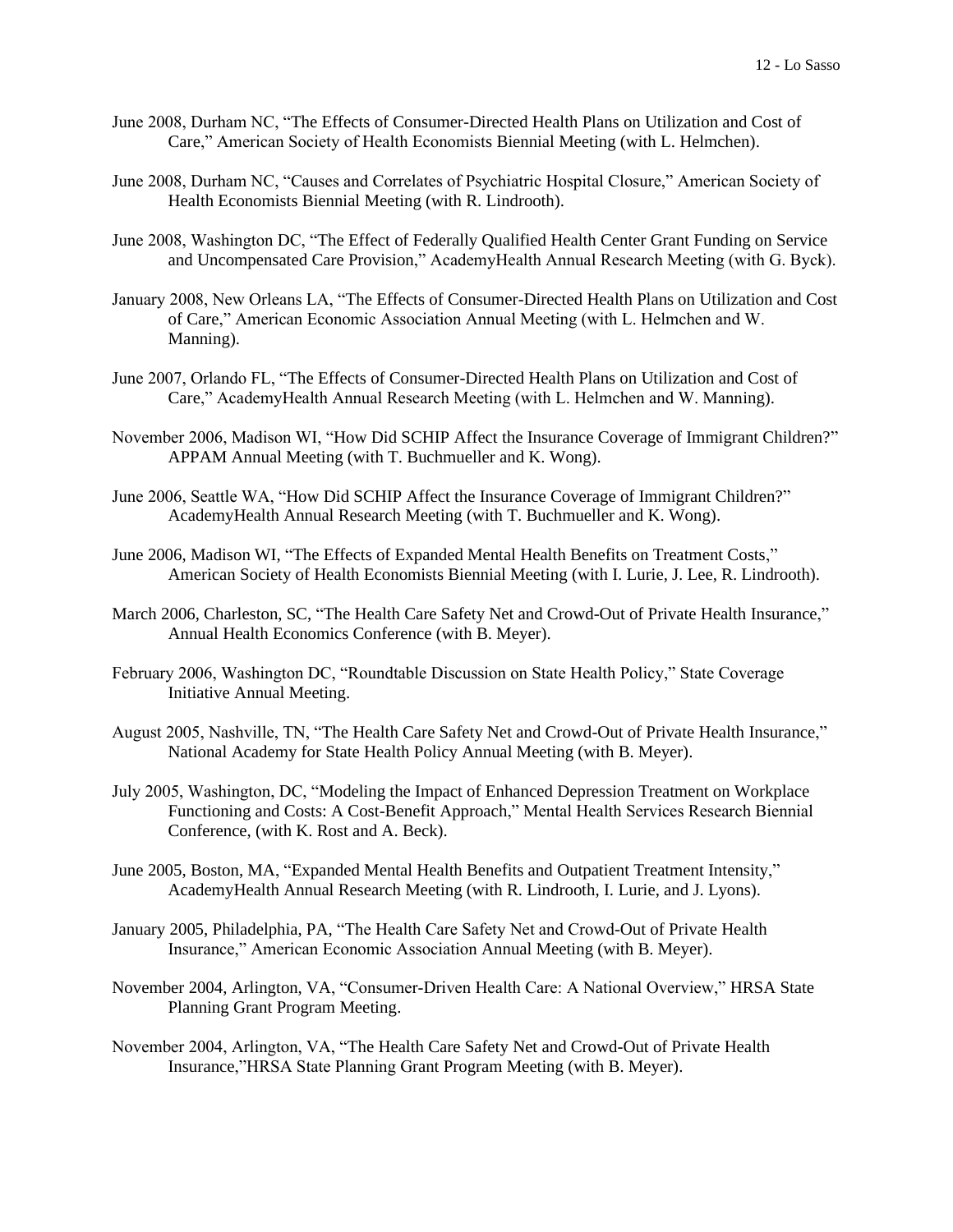- October 2004, Ann Arbor, MI, "Immigrants and Employer-Provided Health Insurance," ERIU Research Meeting (with T. Buchmueller, I. Lurie, and S. Senesky).
- October 2004, Baltimore, MD, "Consumer-Driven Health Care: A National Overview and Prospects for the Future," Academy of Managed Care Pharmacy 2004 Educational Conference.
- September 2004, Washington, DC, "Expanded Mental Health Benefits and Outpatient Treatment Intensity," NIMH 12<sup>th</sup> Biennial Research Conference (with R. Lindrooth, I. Lurie, and J. Lyons).
- June 2004, Chicago, IL, "Consumer-Driven Health Care: A National Overview," State Coverage Initiative Annual Meeting.
- June 2004, San Diego CA, "Immigrants and Employer-Provided Health Insurance," AcademyHealth Annual Research Meeting (with T. Buchmueller and I. Lurie).
- June 2004, San Diego CA, "How Do Families Allocate Elder Care Responsibilities Between Siblings?" AcademyHealth Annual Research Meeting (with R. Johnson and I. Lurie).
- March 2004, Boston MA, "The Health Care Safety Net and Crowd-Out of Private Health Insurance," NBER Spring Health Economics Workshop (with B. Meyer).
- November 2003, Charleston, SC, "The Effect of State Policies on the Market for Private Non-Group Health Insurance," Southeastern Health Economics Study Group Conference (with I. Lurie).
- November 2003, Washington, DC, "The Effect of the State Children's Health Insurance Program on Health Insurance Coverage," APPAM Annual Meeting (with T. Buchmueller).
- October 2003, Chicago, IL, "The Effects of Selective Contracting and Expanded Mental Health Benefits on Treatment Initiation and Specialist Utilization," International Conference on Health Policy Research (with R. Lindrooth and I. Lurie).
- June 2003, Nashville, TN, "Consumer-Driven Health Care: Case Studies and Early Observations," AcademyHealth Annual Meeting (with J. Gabel and T. Rice).
- June 2003, Nashville, TN, "The Effect of State Policies on the Market for Private Non-Group Health Insurance," AcademyHealth Annual Meeting (with I. Lurie).
- June 2003, Nashville, TN, "The Effect of the State Children's Health Insurance Program on Health Insurance Coverage," AcademyHealth Annual Meeting (with T. Buchmueller).
- June 2003, San Francisco, "The Effects of Selective Contracting and Expanded Mental Health Benefits on Treatment Initiation and Specialist Utilization," International Health Economics Association Annual Meeting (with R. Lindrooth and I. Lurie).
- June 2003, San Francisco, "The Effect of the State Children's Health Insurance Program on Health Insurance Coverage," International Health Economics Association Annual Meeting (with T. Buchmueller).
- May 2003, Washington DC, "The Health Care Safety Net and Crowd-Out of Private Health Insurance," Health Policy and the Underserved Conference (with B. Meyer).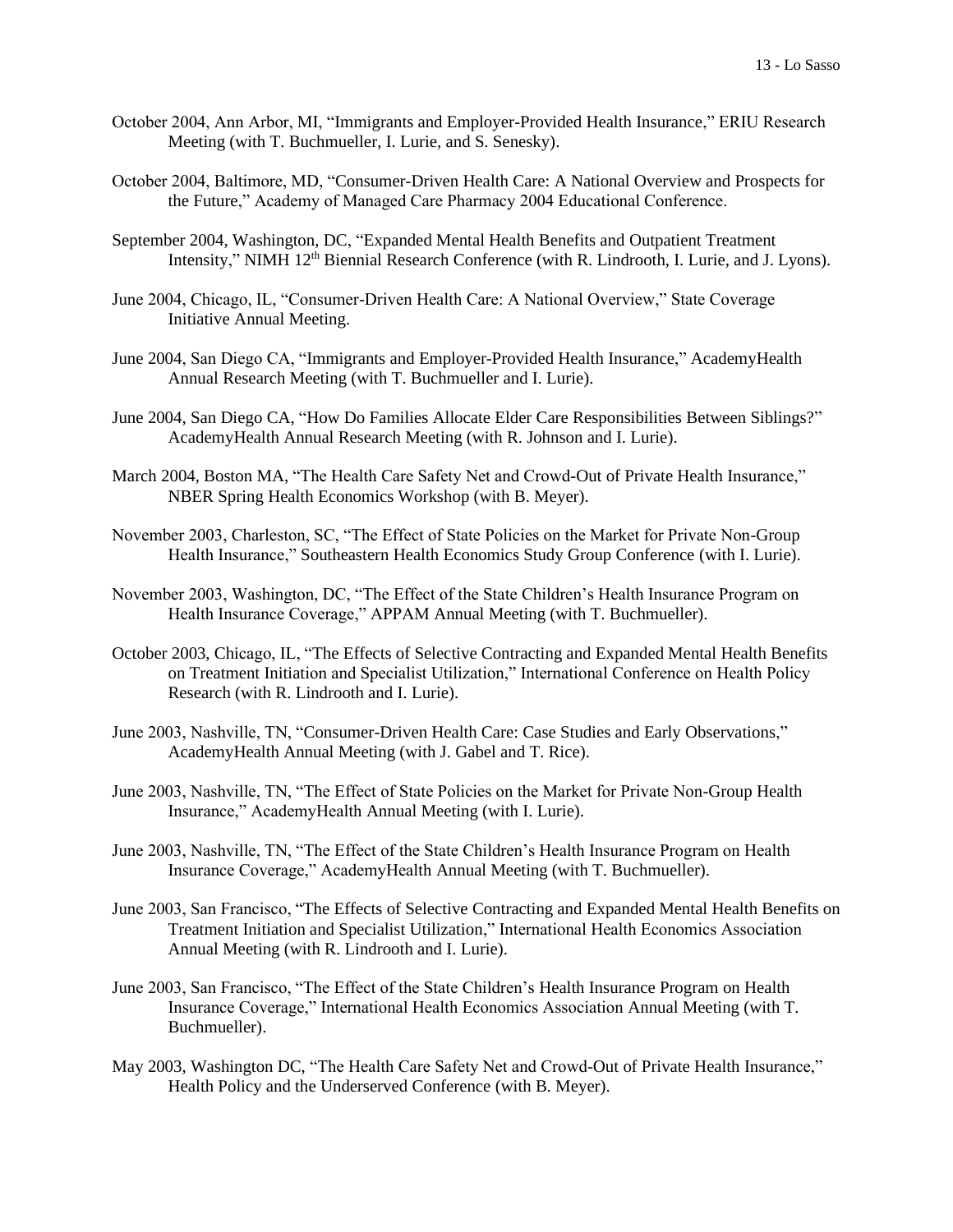- May 2003, Washington DC, "The Effect of the State Children's Health Insurance Program on Health Insurance Coverage," Health Policy and the Underserved Conference (with T. Buchmueller).
- March 2003, Boston, MA, "The Effect of the State Children's Health Insurance Program on Health Insurance Coverage," NBER Spring Health Economics Workshop (with T. Buchmueller).
- June 2002, Washington, DC, "The Impact of Prospective Payment on Inpatient Rehabilitative Care," Academy for Health Services Research and Health Policy (with D. Dobrez).
- November 2001, Chicago, "Does Informal Care Reduce Nursing Home Admissions For The Frail Elderly?" Gerontological Society of America Annual Meeting (with R. Johnson).
- June 2001, Atlanta, "Does Informal Care Reduce Nursing Home Admissions For The Frail Elderly?" Academy for Health Services Research and Health Policy (with R. Johnson).
- March 2001, Washington DC, "Does Informal Care Reduce Nursing Home Admissions For The Frail Elderly?" Population Association of America Annual Meeting (with R. Johnson).
- June 2000, Vancouver, "The Sensitivity of Drug Abuse Treatment Demand to Copayment Levels," Western Economic Association Annual Meeting (with J. Lyons).
- June 2000, Los Angeles, "The Sensitivity of Drug Abuse Treatment Demand to Copayment Levels," Association for Health Services Research Annual Meeting (with J. Lyons).
- June 2000, Los Angeles, "The Trade-off Between Hours of Paid Employment and Informal Care of Elderly Parents at Midlife," Association for Health Services Research Annual Meeting (with R. Johnson).
- February 2000, Washington, DC, "Family Support of the Elderly and Female Labor Supply: Tradeoffs Among Caregiving, Financial Transfers, and Work," The Society of Actuaries: Retirement 2000 (with Richard W. Johnson).
- November 1999, San Francisco, "The Trade-off Between Hours of Paid Employment and Informal Care of Elderly Parents at Midlife," Gerontological Society of America Annual Meeting (with R. Johnson).
- June 1999, Chicago, "Impact of State Policy on Provision of Hospital Uncompensated Care, 1990-1995," Association for Health Services Research Annual Meeting (with A. Davidoff, G. Bazzoli, and S. Zuckerman).
- June 1999, Chicago, "Long Term Effects of Medicaid Managed Care on Maternal and Child Health Care Utilization and Expenditures," Association for Health Services Research Annual Meeting (with M. Tai-Seale and D. Freund).
- March 1999, New York, "The Trade-off Between Hours of Paid Employment and Informal Care of Elderly Parents at Midlife," Population Association of America (with R. Johnson and U. Sambamoorthi).
- January 1999, New York, "Shifting the Burden of Long-Term Care? Parents Living Arrangement and the Labor Supply of their Adult Children," American Economic Association (with T. Kniesner).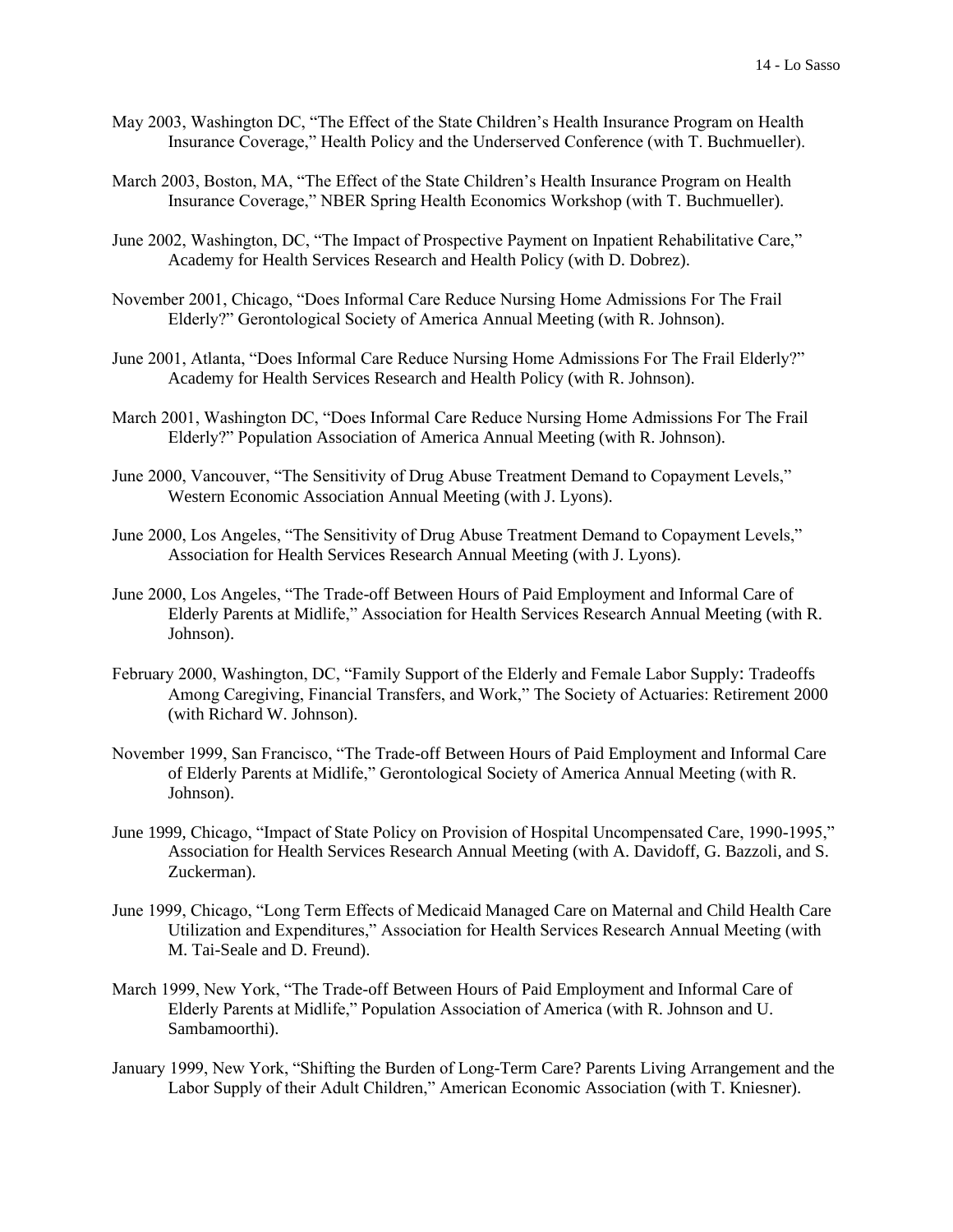- November 1998, Washington D.C., "Impact of State Policy on Provision of Hospital Uncompensated Care, 1990-1995," American Public Health Association (with A. Davidoff, G. Bazzoli, and S. Zuckerman).
- June 1998, Washington D.C., "A Tale of Two Counties: Health Plan of San Mateo Versus Ventura FFS Over Six Years," Association for Health Services Research Annual Meeting (with D. Freund).
- January 1998, Chicago, "Evaluation of Medicaid Managed Care: California County Organized Health Care," American Economic Association (with D. Freund and T. Kniesner).
- December 1997, Boston, "Shifting the Burden of Long-Term Care? Parents Living Arrangement and the Labor Supply of their Adult Children," Harvard Center for Risk Analysis, Harvard School of Public Health (with T. Kniesner).
- November 1997, Indianapolis, "Shifting the Burden of Long-Term Care? Parents Living Arrangement and the Labor Supply of their Adult Children," American Public Health Association (with T. Kniesner)
- June 1996, Amsterdam, "Managed Care and Medicaid Use: Results from Multiple Statistical Designs," 6<sup>th</sup> Biennial International Conference on Panel Data (with D. Freund and T. Kniesner).
- May 1996, Vancouver, BC, "How Managed Care Affects Medicaid Utilization -- A Synthetic Differencein-Differences Zero-Inflated Count Model," International Health Economics Association (with D. Freund and T. Kniesner).
- December 1995, Boston, "How Managed Care Affects Medicaid Utilization -- A Synthetic Difference-in-Differences Zero-Inflated Count Model," American Statistical Association International Conference on Health Policy Research (with D. Freund and T. Kniesner).
- December 1995, Boston, "Shifting the Burden of Caregiving? Medicaid Coverage of Long-Term Care Versus Informal Care in the Community," American Statistical Association International Conference on Health Policy Research.
- November 1995, Washington DC, "How Managed Care Affects Medicaid Utilization -- A Synthetic Differences-in-Differences Zero-Inflated Count Model," Association for Public Policy Analysis and Management Annual Meeting (with D. Freund and T. Kniesner).
- June 1995, Ann Arbor, Michigan, "An Econometric Evaluation of the Impact of Managed Care on Medicaid Utilization With Panel Data," 6<sup>th</sup> Annual Health Economics Conference (with D. Freund and T. Kniesner).

### **Reports, Commentaries, Reviews, and Briefs**

- Brannon, Ike, and Anthony Lo Sasso, "Can States Do a Better Job of Buying Drugs?" *Regulation*  Summer 2021, 42-45.
- Lo Sasso, Anthony T., "Invited Commentary: Use of Instrumental Variables Methods in Examining Psychiatric Readmissions," *JAMA Psychiatry* 2017;74(8):805-806.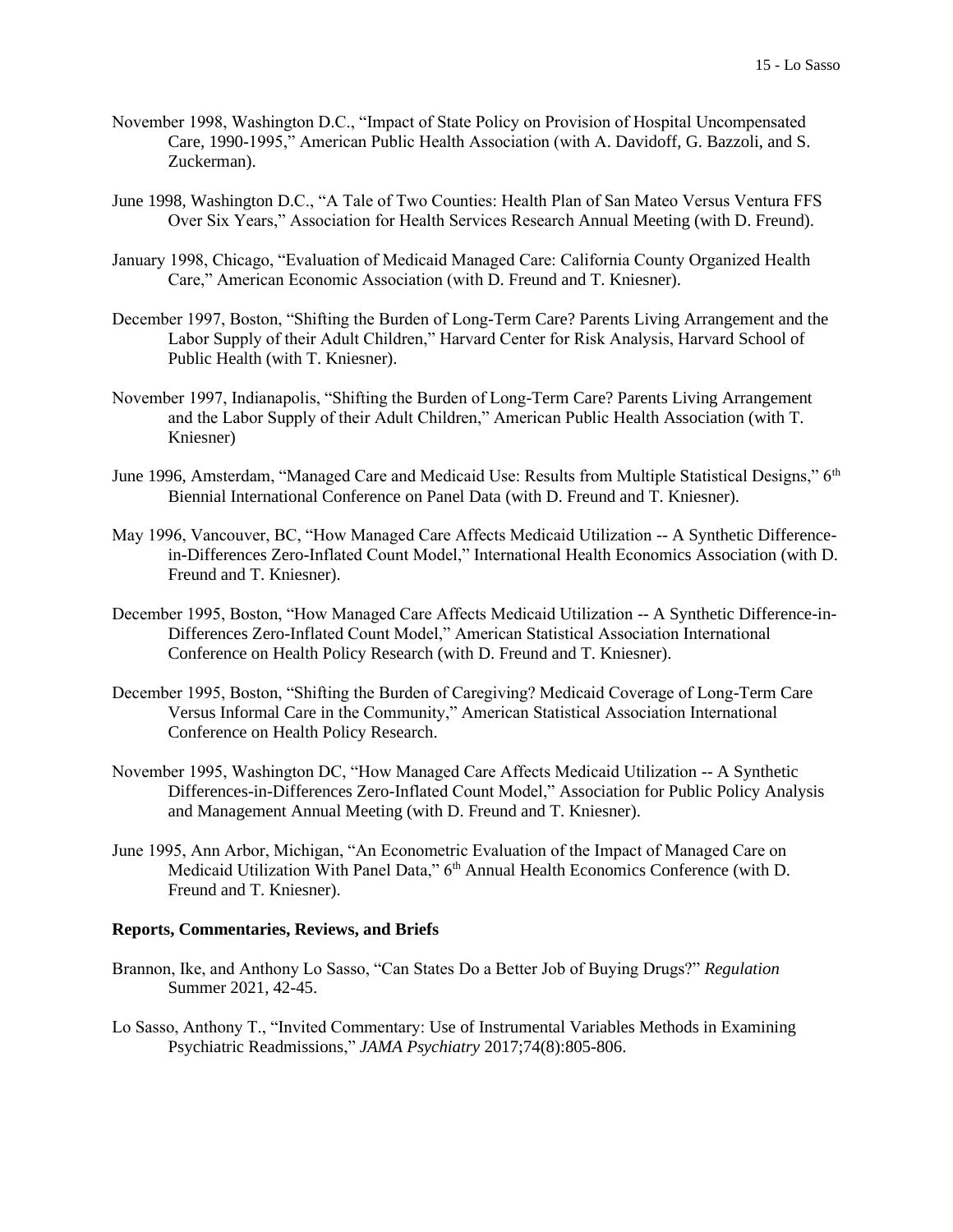- Lo Sasso, Anthony T., R. Tamara Konetzka, Coady Wing, and Joseph Benitez, "A Market for Long-Term Care Beds in Illinois. A Report for the Long-Term Care Subcommittee of the Illinois Health Facilities and Services Review Board," April 2014.
- *Upstate Health Research Network Final Report: PHCS Healthcare Common Procedure Coding System (HCPCS)*, October 2010.
- Lo Sasso, Anthony T., "Book Review: Health Care at Risk: A Critique of the Consumer-Driven Movement," *Inquiry* 2008;45(2): 245-246.
- Lo Sasso, Anthony T., "An Examination of State Non-Group and Small-Group Health Insurance Regulations," American Enterprise Institute Working Paper, January 2008.
- Johnson, Richard W., and Anthony T. Lo Sasso, "Parental Care at Midlife: Balancing Work and Family Responsibilities near Retirement," Urban Institute *The Retirement Project* Brief Series, #9, March 2000.
- "An Assessment of Currently Available Data for Research Associated with the Present and Future Prospects of the Healthcare Safety Net," Institute for Health Services Research and Policy Studies, Northwestern University. Final Report prepared for the Assistant Secretary for Planning and Evaluation, Department of Health and Human Services, February 2000.
- "Evaluation of Medicaid Managed Care Programs with 1915(b) Waivers: California County Organized Health Care," Research Triangle Institute, Bowen Research Center, Indiana University. Prepared for the Health Care Financing Administration, March 1998.
- "Patterns of Utilization of Home Care Services Among Medicaid Recipients with AIDS in New Jersey," AIDS Research Group, Institute for Health, Health Care Policy and Aging Research, Rutgers University. Prepared for the Assistant Secretary for Planning and Evaluation, Department of Health and Human Services, August 1997.

## **Honors/Awards**

Article of the Year Award, AcademyHealth Annual Research Meeting, 2005.

Best Abstract Award, AcademyHealth Annual Research Meeting, 2003.

### **Professional Activities**

Editorial Board Member, *American Journal of Health Economics*, 2021-present.

Board Member, International Health Economics Association, 2018-2021.

Associate Editor, *Medical Care Research and Review*, 2018-present.

Editorial Board Member, *Medical Care Research and Review*, 2004-2018.

Editorial Board Member, *Health Services Research*, 2006-present.

Member, National Academy of Social Insurance, 2007-present.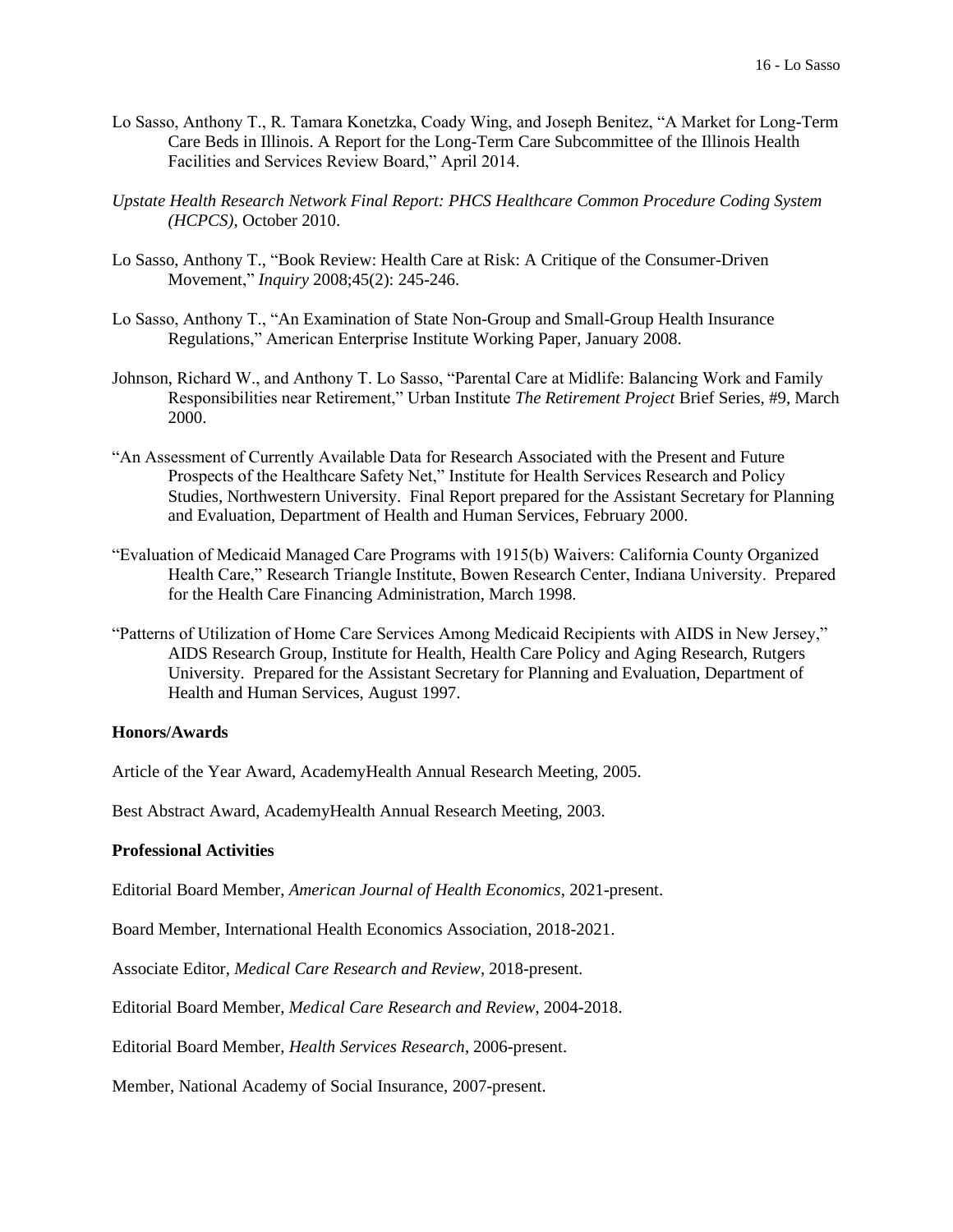Chair-Elect/Chair/Past-Chair, AcademyHealth Health Economics Interest Group, 2005-2008

- Member, Institute of Medicine Committee on Preventive Services for Women, 2010-2011.
- Member, Healthcare System and Value Research Scientific Review Committee, Agency for Healthcare Research and Quality, 2015-2018.
- Member, NIH/NIMH Services Research Non-Specialty (formerly Mental Health Services Research) Scientific Review Committee, National Institute of Mental Health, 2005-2009.
- Member, Health Care Research and Training Scientific Review Committee, Agency for Healthcare Research and Quality, 2008-2012.
- Member, National Advisory Committee, Policies for Action, Robert Wood Johnson Foundation, 2016- 2017.
- Member, U.S. Department of Health and Human Services Technical Expert Panel (TEP), *Increasing the Supply of Primary Care Providers and Services*, 2012.
- Member, U.S. Department of Health and Human Services Technical Expert Panel (TEP), *Health Practitioner Bonuses and Their Impact on the Availability and Utilization of Primary Care Services*, 2013.
- Ad hoc reviewer NIMH Research Education Applications, 2020-2021; NIH Director's New Innovator Award Review (DP2), 2019, 2020, 2021; NIH/National Institute of Diabetes and Digestive and Kidney Disease, 2012; NIH/National Institute of Drug Abuse, 2007; NIH/National Institute of Mental Health, 2001, 2003, 2004, 2005; NIH/National Institute of Alcohol Abuse and Alcoholism, 2003; Agency for Healthcare Research and Quality, 2003; Robert Wood Johnson Foundation: Substance Abuse and Policy Research Program 2001, Changes in Health Care Financing and Organization 2002, 2005, 2007, 2008, State Health Access Reform Evaluation 2012.
- Referee for: *Advances in Health Economics and Health Services Research, American Economic Review, American Journal of Health Economics, American Journal of Managed Care, Contemporary Economic Policy, Disease Management & Health Outcomes, Dynamic Medicine, Economic Inquiry, Fiscal Studies, Forum for Health Economics & Policy, Health Affairs, Health Care Financing Review, Health Care Management Review, Health Economics, Health Services and Outcomes Research Methodology, Health Services Research, Hospital Practice, Inquiry, International Journal of the Economics of Business, International Journal of Health Care Finance and Economics, JAMA Psychiatry, Journal of the American Geriatrics Society, Journal of Benefit-Cost Analysis, Journal of General Internal Medicine, Journal of Health Care for the Poor and Underserved, Journal of Health Communication, Journal of Health Economics, Journal of Healthcare Management, Journal of Human Capital*, *Journal of Human Resources, Journal of Immigrant and Minority Health, Journal of Labor Economics, Journal of Medical Economics, Journal of Mental Health Policy and Economics, Journal of Policy Analysis and Management, Journal of Public Economics, Journal of Risk and Insurance, Journal of Urban Health, Journal of Women's Health, Managerial and Decision Economics, Medical Care, Medical Care Research and Review, Medicare and Medicaid Research Review, Milbank Quarterly, New England Journal of Medicine, PLOS-One, Proceedings of the National Academy of Sciences, Psychiatric Services, Regional Science and Urban Economics, Review of Economics*